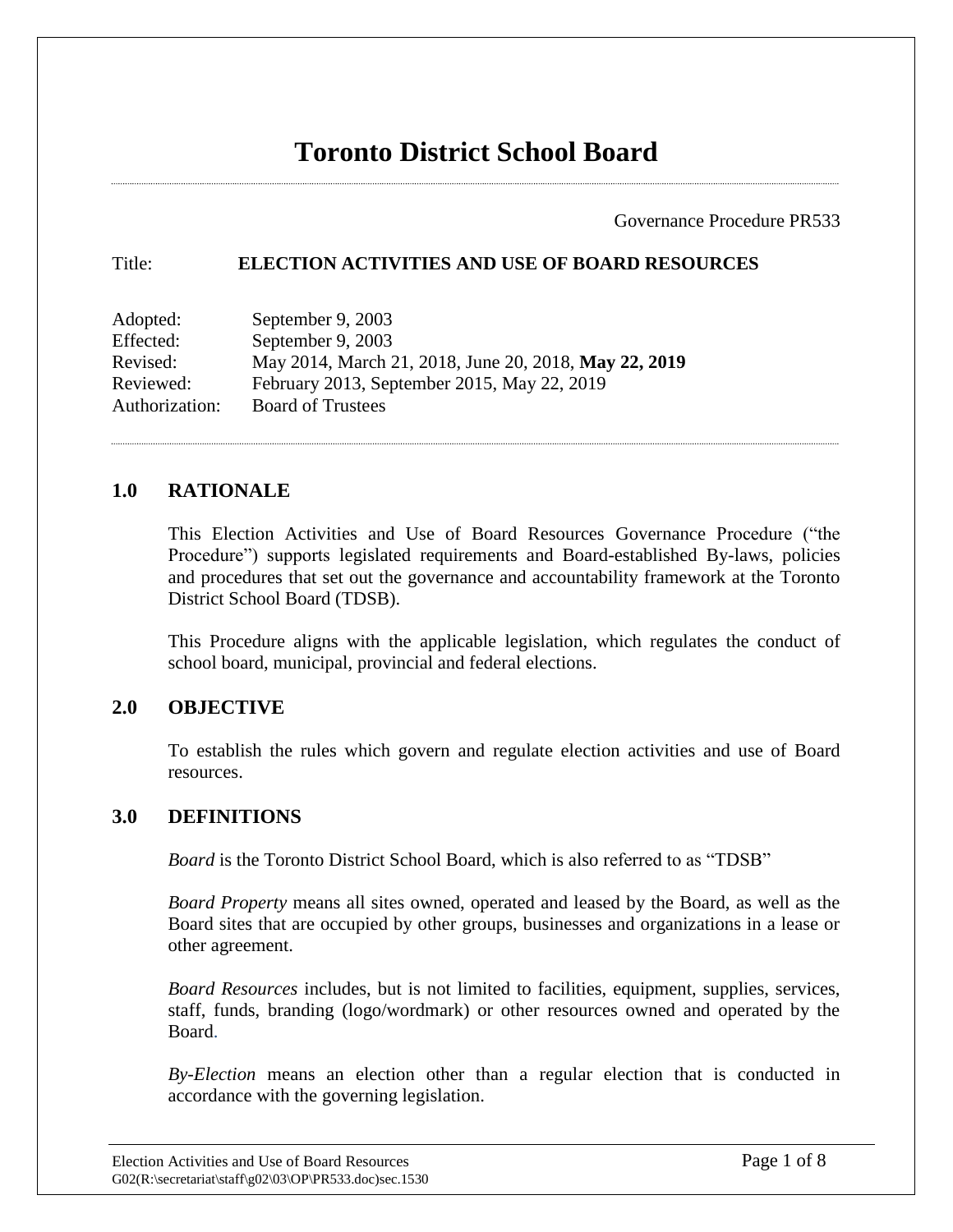*Candidate* means any person who has filed and not withdrawn a nomination for an elected office at the school board, municipal council, provincial or federal level in an election or by-election. For the purpose of this Procedure, individuals campaigning for a nomination to represent the provincial or federal government in an upcoming election are also considered candidates.

*Constituent* means a ratepayer who is defined as a supporter of the English Public school board system under the *Education Act* and within the City of Toronto.

*Election* means a regular election and also includes by-election.

*Election Activity* refers to activities related to campaigning for school board, municipal council, provincial and federal office, including the seeking of a nomination in an election. A Trustee may distribute information regarding an all-candidates meeting being held at a school for municipal, provincial or federal office, provided that they are not a candidate in that election.

*Election Period* is the official campaign period of an election.

- For a school board and municipal council election, the election period commences on May 1 of an election year and ends on voting day.
- For a provincial or federal election, the election period commences the day the writ for the election is issued and ends on voting day*.*
- For a by*-*election at the school board, municipal council, provincial or federal level, the period commences when the by-election is called and ends on voting day.

*Official Business* means duties and responsibilities as prescribed by the *Education Act* and further explained in the TDSB's Governance Policy (P086), and directly related to operations of the Toronto District School Board.

*Partisan* means identification or support for a specific political party or an individual seeking or holding public office.

*Regular Election* means a general election for school board, municipal council, provincial and federal office.

*Social Media* includes any freely accessible, third-party hosted interactive web technology used to produce, post and interact through text, images, video and audio to inform, share, promote, collaborate or network. Websites, Twitter, Facebook, Instagram and Pinterest are examples.

*Trustee* means a person elected, acclaimed or appointed to the office of trustee or a member of the Board, pursuant to the provisions of the *Municipal Elections Act* and the *Education Act*.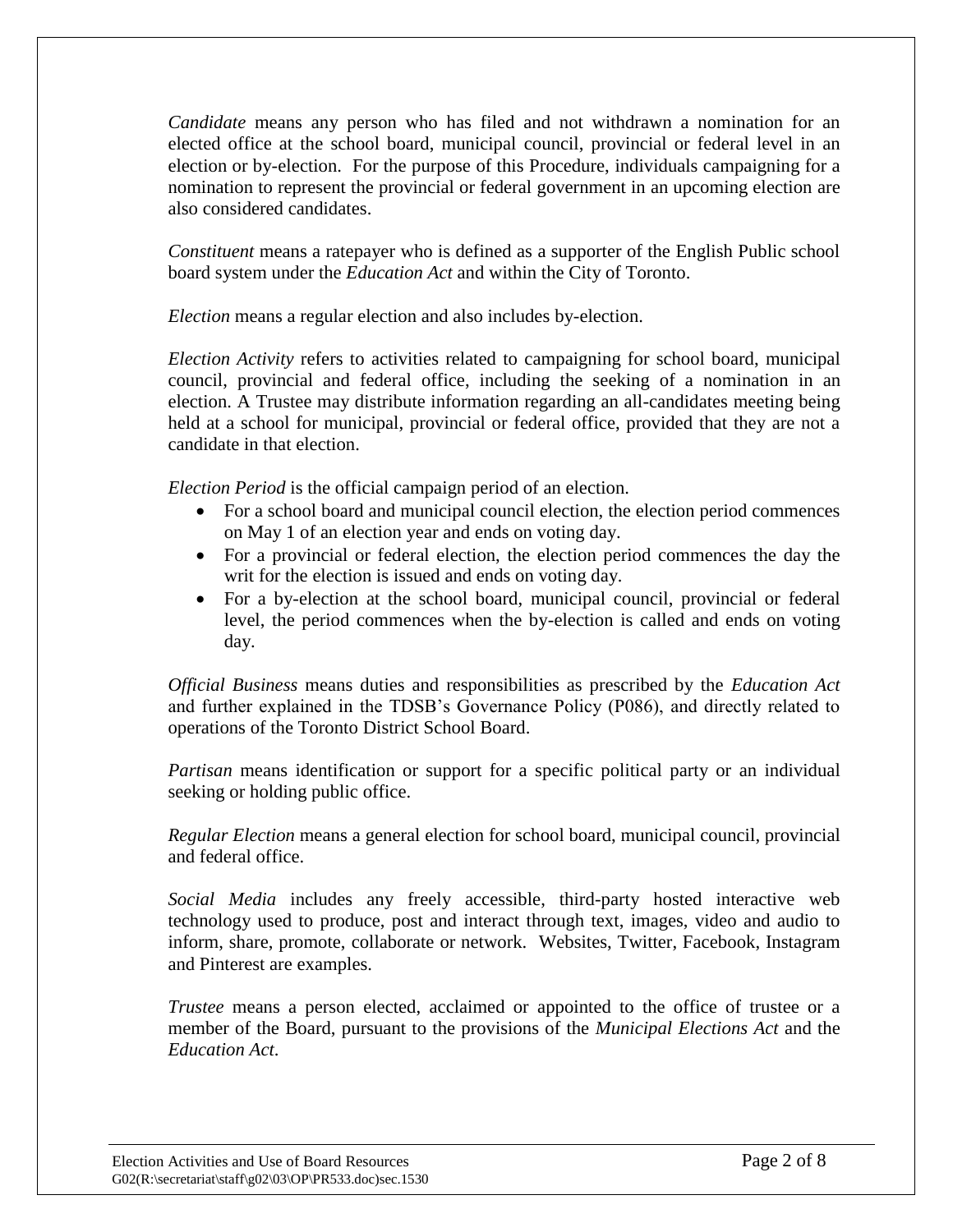*Trustee Office* means the authority and public duties attached to the position of being elected as a TDSB Trustee.

*Voting Day* means the day the final vote is to be taken in an election.

# **4.0 RESPONSIBILITY**

The Director of Education holds primary responsibility for overseeing this Procedure. Within the Director's Office, the responsibility for the day-to-day management and coordination of the Procedure is co-assigned to the Executive Officer, Government, Public and Community Relations and the Executive Officer, Governance and Board Services.

# **5.0 APPLICATION AND SCOPE**

This Procedure applies to election activities by Trustees and candidates, as defined in section 3.0. Staff, volunteers, students, school councils, the Board's community advisory committees and their members also have certain responsibilities under this Procedure.

This Procedure operates as a supplement to the existing statutes governing the conduct of members of the Board in all their roles and candidates for public office, including but not limited to the *Education Act, Municipal Conflict of Interest Act, Municipal Elections Act, 1996, Municipal Elections Modernization Act, 2016*, and the *Municipal Freedom of Information and Protection of Privacy Act.*

# **6.0 PROCEDURES**

This Procedure recognizes that Trustees are holders of their office until the end of the term and supports them in continuing to fulfill their responsibilities as Trustees.

Nothing in this Procedure should preclude a Trustee from performing their duty as an elected official or inhibit them from representing the interests of their constituents during the election period.

## **6.1 GENERAL RESTRICTIONS APPLICABLE AT ALL TIMES**

# *6.1.1 Use of Board Resources, Communications, and Election Activities*

- (a) Trustees are required to observe the terms of all policies and procedures established by the Board that apply to Trustees, including the Board Member Code of Conduct (P075).
- (b) All candidates are prohibited from election activities on Board property, including distribution of election related signs, pamphlets or buttons and the use of school resources or school communication tools. Use of election related signs on Board premises in windows or offices is prohibited.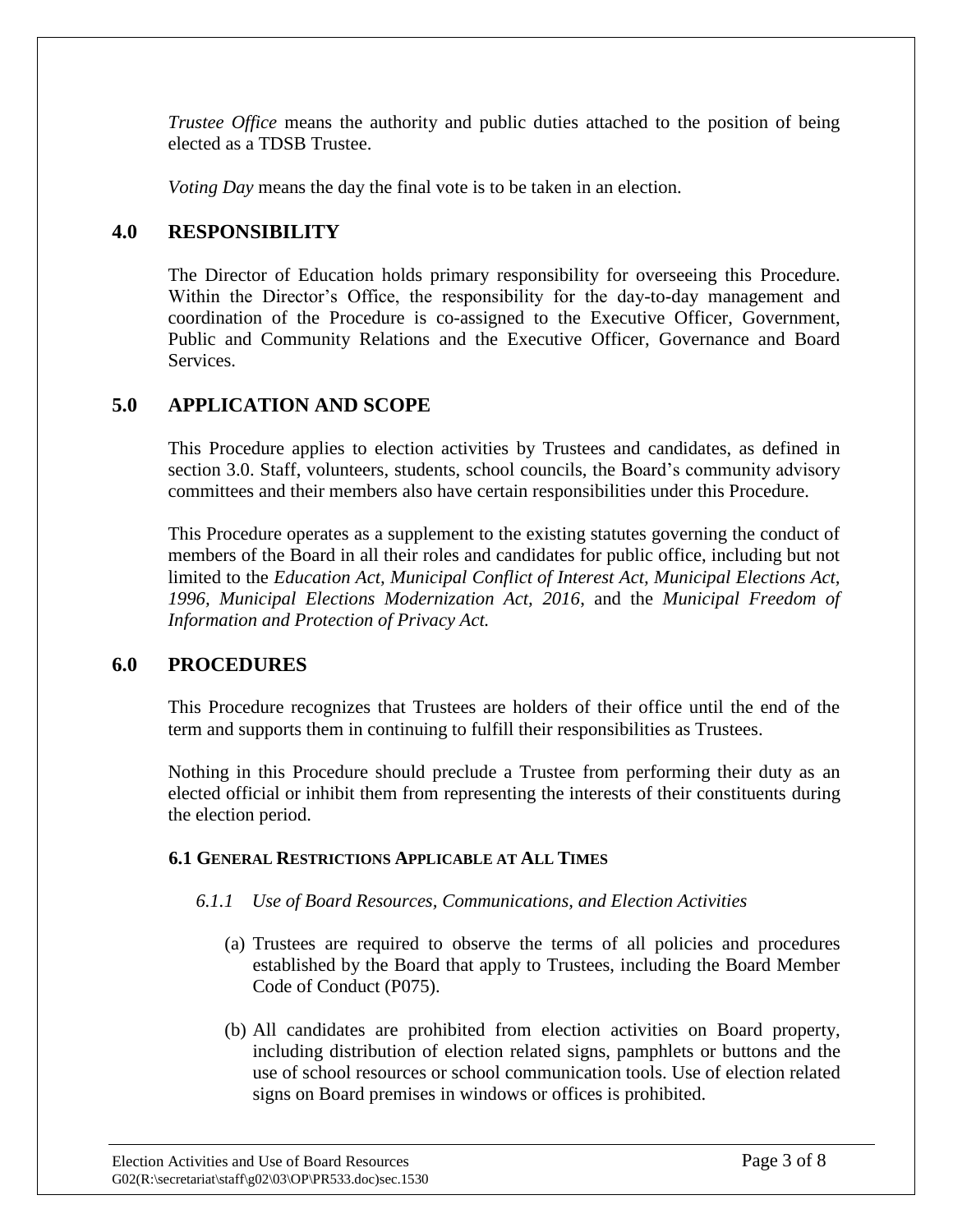- (c) Trustees will not distribute media releases using the resources of the Board including communications networks or distribution systems for election purposes.
- (d) Trustees will not use the services of any staff of the Board to assist in any communication activity related to the preparation or distribution of election related materials or events. Personal social media accounts for election activity will not be created or supported using Board resources.
- (e) Candidates (including their staff and campaign volunteers) are prohibited from using pictures, videos or recording audio of TDSB students, parents/guardians, staff and volunteers for any election activity without their explicit written consent. Board staff will not create any photographic or video materials for use in any election related materials.
- (f) Trustees will not use their Board office or information technology resources (e.g., cell phones, tablets, computers, fax) for election activities.
- (g) Stationery, printing, photocopying and other materials will not be used for election activities.
- (h) Trustees will not use Board resources or funds to print or distribute information which promotes themselves as a candidate or any other candidate for municipal, provincial or federal office. Trustees may distribute information regarding all candidates' meetings being held on Board property, provided that they are not a participant in the debate.
- (i) Trustees are responsible for ensuring that the content of their communications material funded by the Board is not election-related.
- (j) Websites or domain names that are funded by the Board will not include any election activity materials.
- (k) Trustees will not use the Board's email/voice mail system to record, distribute or disseminate election activity messages or correspondence. Trustees will not use any distribution lists or email addresses obtained when carrying out Official Business of the Trustee Office for election activity purposes.

#### *6.1.2 Restrictions for Students and Employees*

- (a) Students are not to be involved in a candidate's election activity during school hours and on Board property.
- (b) Employees must not engage in election activities of any kind during work hours and on Board property. Employees who support or work for a registered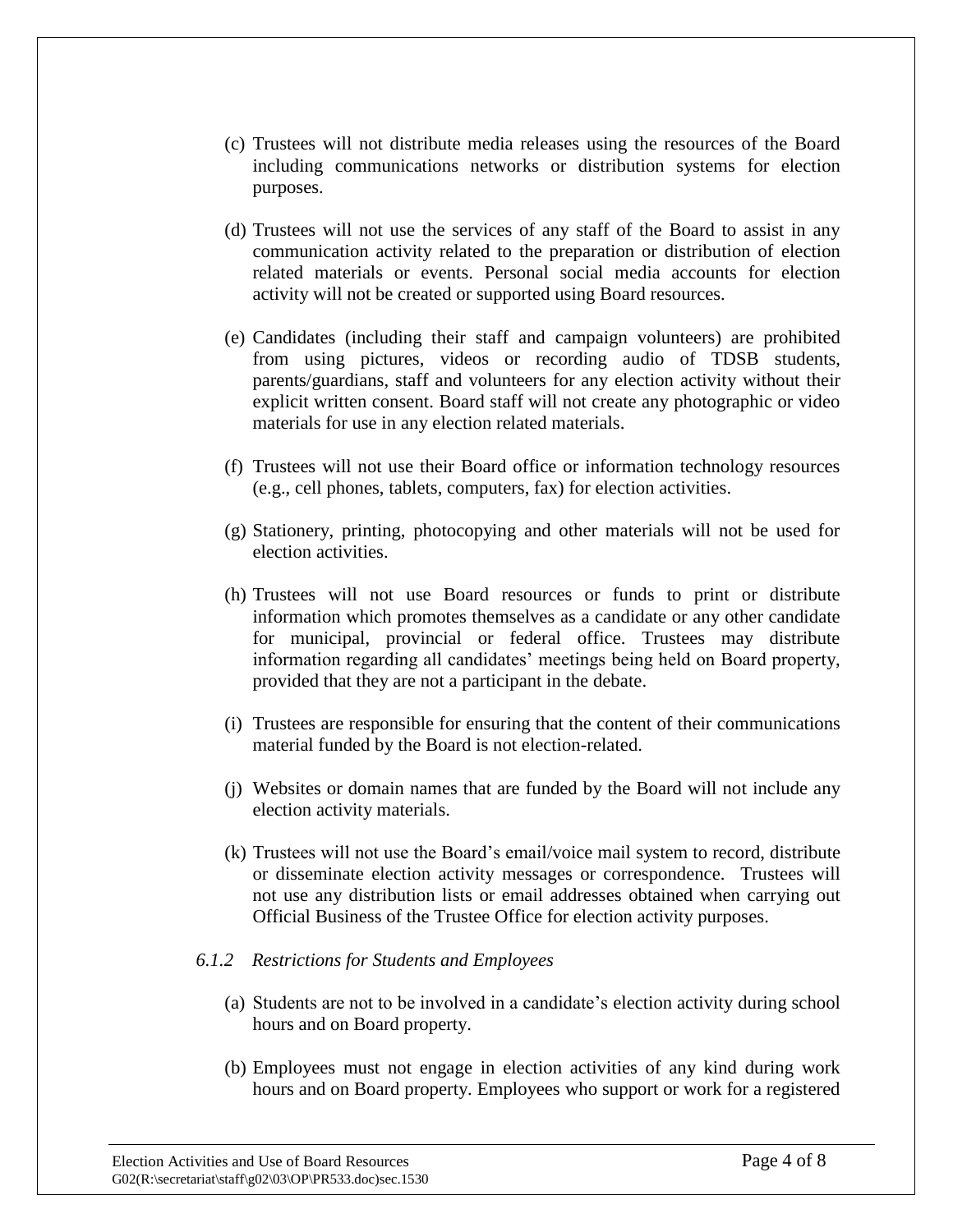candidate must keep these activities outside of work hours. It is generally recommended that school administrators and other senior staff avoid campaigning on behalf of a trustee candidate. Staff are expected to take extra care to ensure that they act in a manner that school community members, current Trustees and Trustee candidates consider to be impartial, fair and unbiased.

- (c) No Board property (e.g. phone, fax, computer, e-mail, e-mail and distribution lists, and photocopier) will be used for election activity.
- (d) Employees must not provide any personal information (name, address, phone number, email) of students and parents/guardians, including school council and community advisory committee members, to any candidates or their staff.
- (e) Employees must not provide any election related materials to students or their parents/guardians.

### **6.2 RESTRICTIONS DURING ELECTION PERIODS**

### *6.2.1 Trustee Newsletters*

Trustees may continue to distribute newsletters to school communities as part of the Trustees' official business, provided that the newsletters are not used for campaign purposes and do not include photo images of Trustees or any candidates.

## *6.2.2 School Visits by Candidates and Other Public Office Holders*

- (a) Politicians (including Members of Parliament, Members of Provincial Parliament, City Councillors, Trustees) may visit a school at the invitation of the principal and the superintendent of the school in consultation with the TDSB's Government, Public and Community Relations department. Visits must be for the benefit of the students, non-partisan in nature, and to serve an educational purpose (including curriculum- and official government-based election education programs).
- (b) School visits by candidates and public office holders cannot be used for election activity purposes. Any requests by candidates and public office holders without official duties in schools or to address students for election activity purposes will be denied.
- (c) Current Trustees may only partake in school visits if related to fulfilling official business (including graduation ceremonies and talking with classes) as part of their usual role and not for election activity purposes.

#### *6.2.3 All-Candidates Meetings*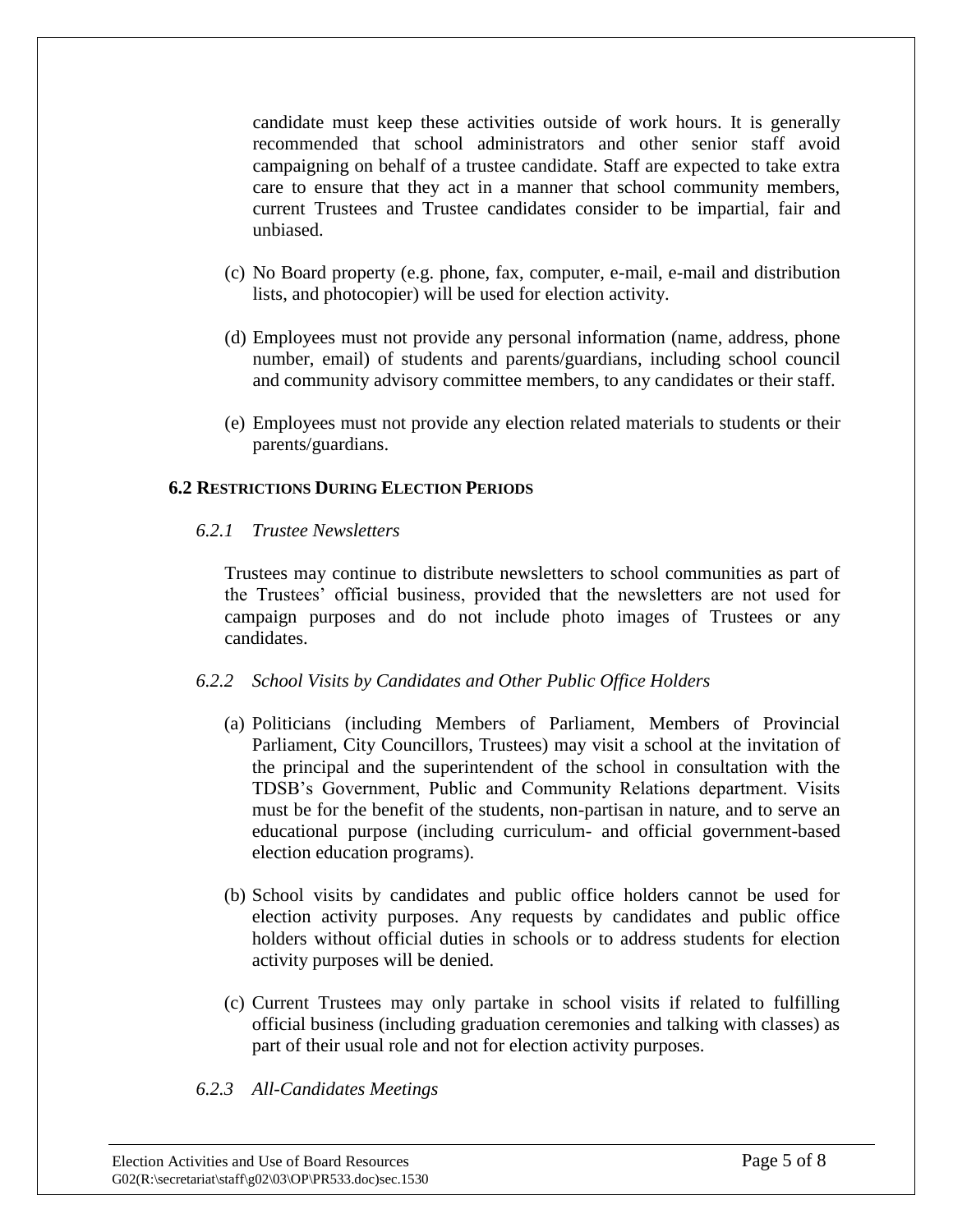Requests by Schools

- (a) For all-candidate meetings requested by the school for curriculum purposes, messaging from the school administration must be of a non-partisan nature. The audience should be limited to students taking relevant courses only.
- (b) Invitations to all-candidates meetings will be provided well in advance of the scheduled date to all registered candidates. All-candidates meetings should only proceed with the confirmation of at least two candidates available to attend the meeting.
- (c) The registered candidates must be given equal time to speak and debate is to be focused only on the issues of their own/party's platform. Candidates must maintain respectful debate.
- (d) The meeting is for the education of students only and media is not to be present at curriculum-based all-candidates meetings.

Requests by the Community

- (e) To protect the neutrality of individual schools, campaigning (including election related materials and signage) is prohibited on Board property, except for the duration of an all-candidates meeting and in accordance with the terms and conditions of the TDSB permit. No election related materials will be given to students or distributed for students to take home. Event organizers must not give preferential treatment to any candidate or political party.
- (f) For community members wishing to host an all candidates meeting at a TDSB facility, contact the TDSB's Permits department. Permit holders for allcandidates meetings are governed by the rules and regulations as outlined in the facility permit and must use Board facilities in a responsible and respectful manner.

#### *6.2.4 Media at Schools and Polling Stations*

- (a) Media may only enter the polling station area with the permission of the Returning Officer in charge of the polling station area. If polling stations are located in cafeterias, or other areas that students must access as part of the regular school day, these stations are considered off limits to media.
- (b) Media may not enter and/or film any other part of the school during voting time or on voting day. The media may not speak to and/or film or interview any students or staff on Board property.
- (c) For concerns with media at polling stations, the Returning Officer should be notified. In the event that the concern persists, the principal or designate may ask the media to leave the premises.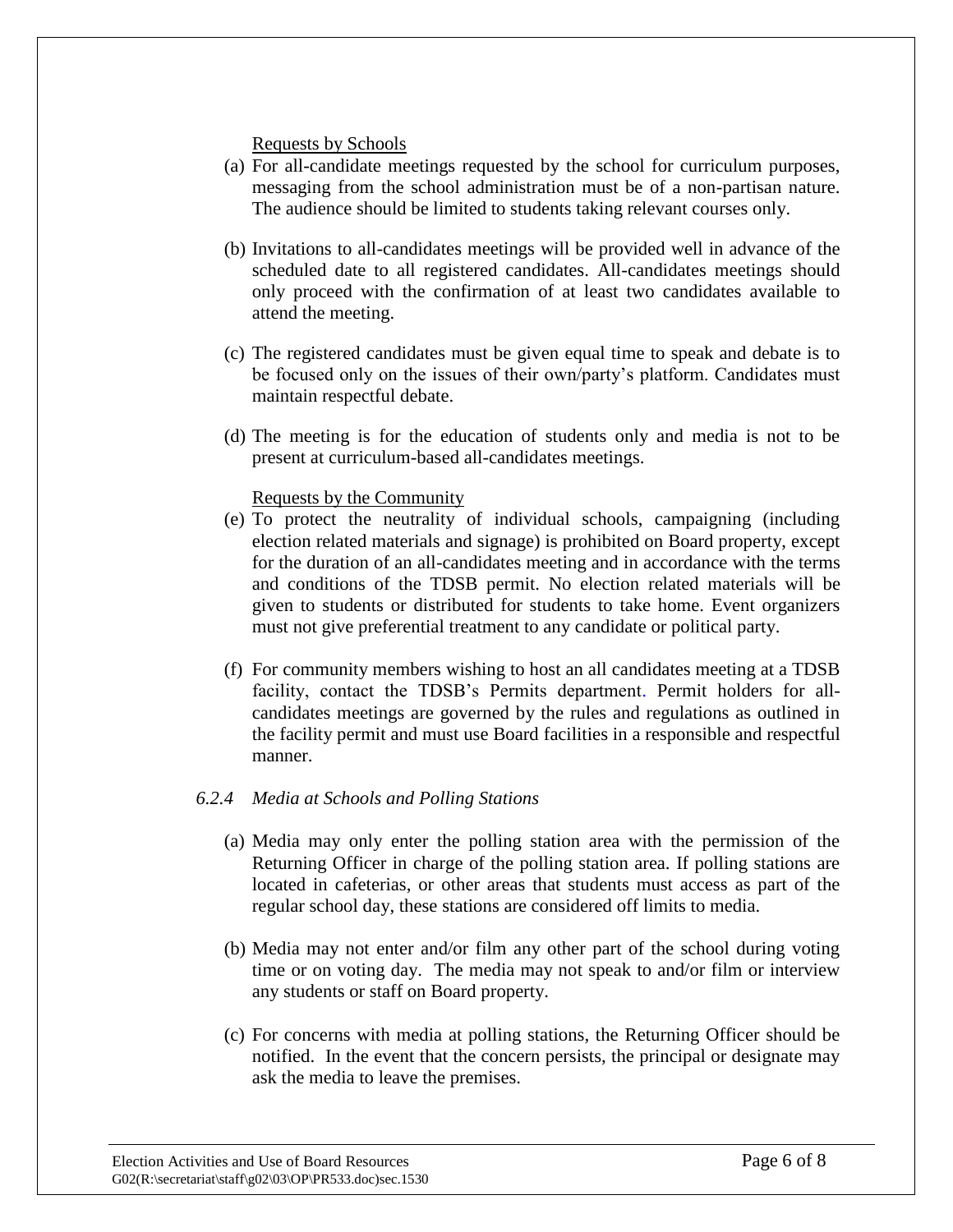For other inquiries regarding media personnel, contact the Superintendent of Education and/or Communications Officer assigned to your Learning Centre.

- *6.2.5 Restrictions for Students, Employees, School Councils and Community Advisory Committees*
	- (a) School councils and community advisory committees must not endorse a specific candidate or campaign on behalf of a specific candidate. School councils and community advisory committees may wish to host an allcandidates meeting.
	- (b) School councils and community advisory committees must not distribute information on behalf of, or about, a specific candidate. If it is the normal practice of the school council or community advisory committee to meet regularly with the local Trustee(s), the meetings can continue as they usually would in the business of the Board.
	- (c) The restrictions related to school councils and community advisory committees also apply to their individual members and officers when acting in their official capacity and/or on behalf of the councils/committees. Members of the school councils and community advisory committees are not subject to the above restrictions when acting in their capacity as a private citizen off of Board property.
- *6.2.6 Websites and Social Media Restrictions during Municipal Election Year (beginning August 1)* 
	- (a) Commencing **August 1** and until voting day in a municipal election year, links to personal social media, blogs and external websites of current Trustees will be removed from the TDSB's web site.
	- (b) Commencing **August 1** and until voting day in a municipal election year, personal social media accounts:
		- Will not use the Board logo, branding or the title of Trustee;
		- Will be separate and distinct from any accounts used by the candidate in their position as Trustee;
		- Will not provide a link to or from, or reference any existing electronic accounts used for the candidate's work as a Trustee;
		- Will include a clear statement that the account is for election activity purposes and not related to their position of Trustee.